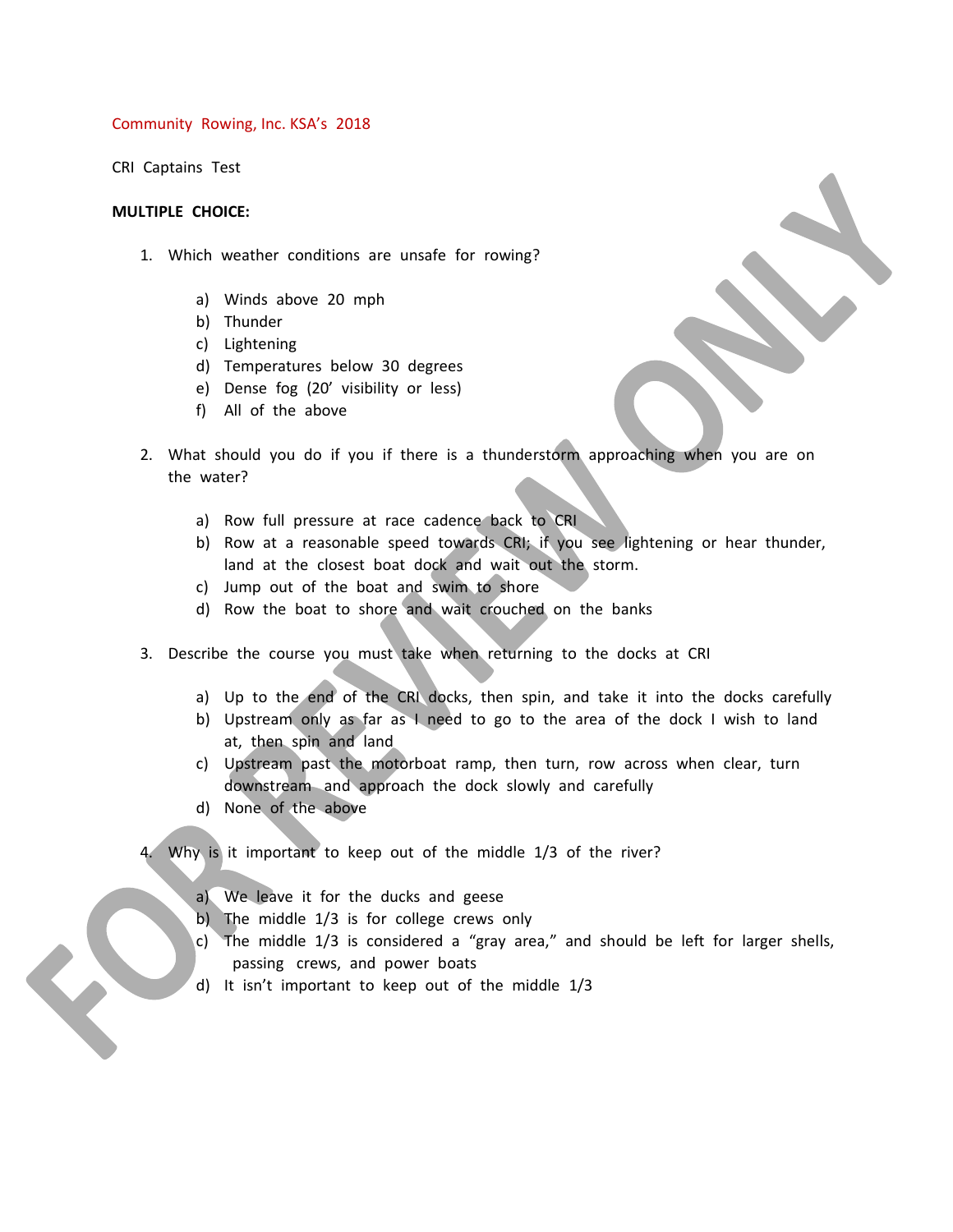- 5. You are unable to row for a few moments and a boat is gaining on you. What do you do?
	- a) Stop right where you are, do what you need to do, and remain silent
	- b) Slow down and drift towards the side, trying to avoid the oncoming crew
	- c) Communicate loudly and clearly with the oncoming crew, making sure that they have heard you before you stop rowing, then pull to the shore side and weigh enough
- 6. You would like to turn and cross the river to return to the boathouse, but another boat is approaching. Which boat has the right of way, yours or the boat traveling along the river?
	- a) I have the right of way, as long as I'm moving fast enough
	- b) The other boat has the right of way, any crossing or turning boats must yield to boats traveling in the regular traffic pattern
	- c) I have the right of way, CRI boats always have priority near the docks
	- d) Nobody has the right of way, we have to communicate and establish who can keep rowing and who should stop.
- 7. You need to stop for a moment to get a sip of water, change your rigging, wait for another sculler, or even wait for your coach. What do you do?
	- a) Stop right where I am and yell to oncoming crews that I am stopped around the corner.
	- b) Stop and say nothing
	- c) Row out to the middle of the river where I can see all the traffic from both directions and then stop
	- d) Row over to shore and stop in a safe, visible place, out of the regular traffic flow and do what I need to do.
- 8. What is meant by "weigh enough" ?
	- a) That you are the correct weight for the boat that you are rowing.
	- b) This is what rowers say instead of "yes."
	- c) It means "go."
	- d) It means "stop."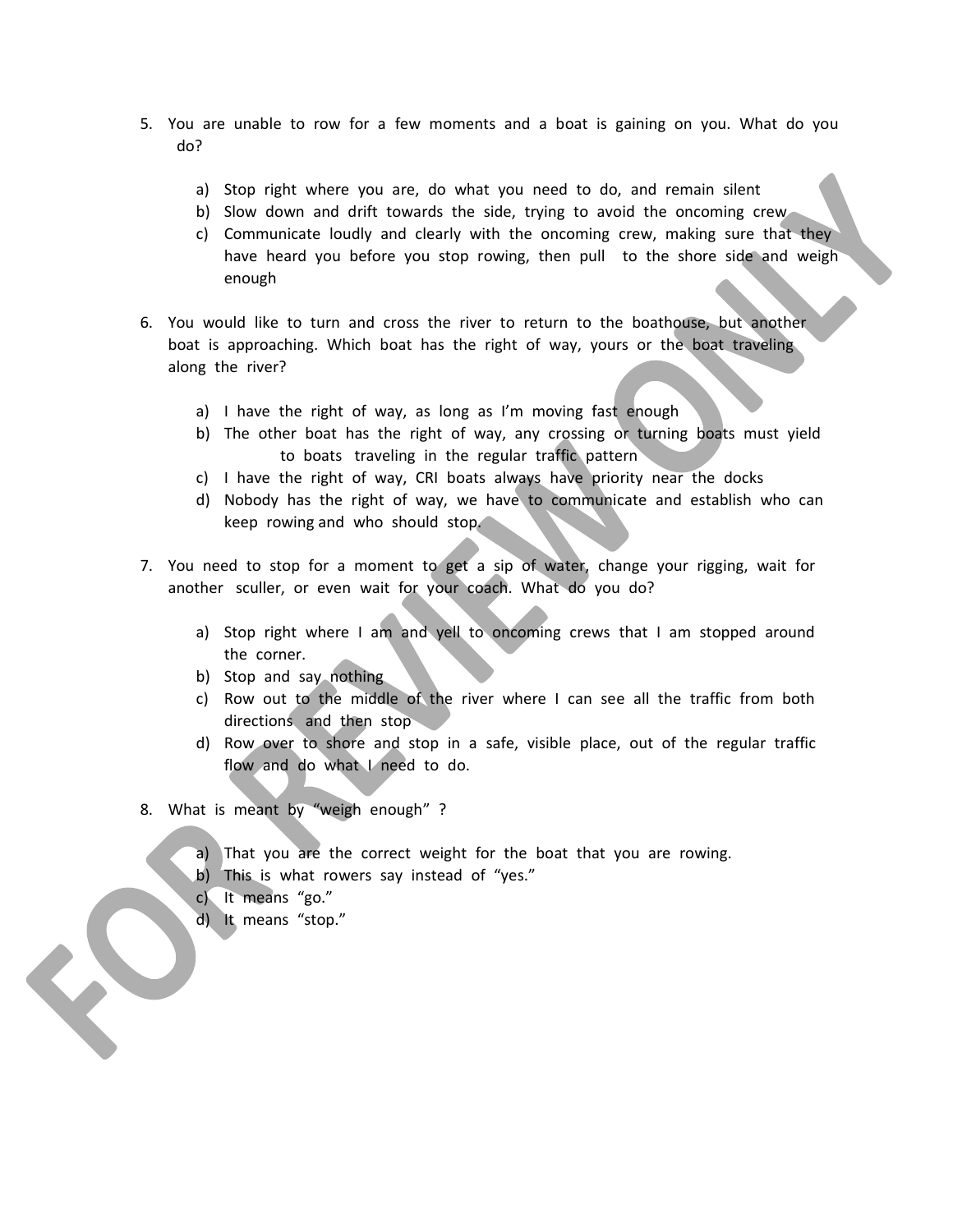- 9. What are the dangers of rowing when the weather/water is too cold?
	- a) Ice on the riggers is bad for the boat and the rigging
	- b) Flipping is much more dangerous—hypothermia can strike very quickly if you've become submerged in cold water and when you're wearing more layers it's harder to swim to shore
	- c) It's not good for your body: joints, muscles, and tendons get very tight when the weather is cold.
- 10. What of the following equipment do you need to check before every row?
	- a) Riggers, foot stretchers, and top nuts.
	- b) Riggers, *all* nuts and bolts, foot stretchers, heel ties, top nut and bottom nut, oar collar, oar sleeve, and seat.
	- c) None of it, that is the boat man's responsibility.
	- d) Coaches check the boat over before every row for us.
- 11. Which piece of equipment is important for your escape from the boat if you flip, and should be checked before every row?
	- a) Oarlock
	- b) Seat
	- c) Tight wingnuts on the foot stretcher
	- d) Heel ties
- 12. When you're rowing a 1x, how often should you turn your head to look for oncoming crews, surprise obstacles, the shore, bridges, and to generally maintain a steady course.
	- a) Whenever it seems necessary
	- b) When I can remember, or I am told by my coach that I should look.
	- c) Every other stroke
	- d) Every 5 to 10 strokes, or more often if I am approaching a bridge or another boat.
- 13. Before I carry my boat down, and after I re-rack my boat at the end of my row, what important step do I have to make sure I take care of?
	- a) Stretching
	- b) Making sure the coach's launch is set up
	- c) Noting the time I launch in the logbook, and the time I landed, along with my total mileage
	- d) All of the above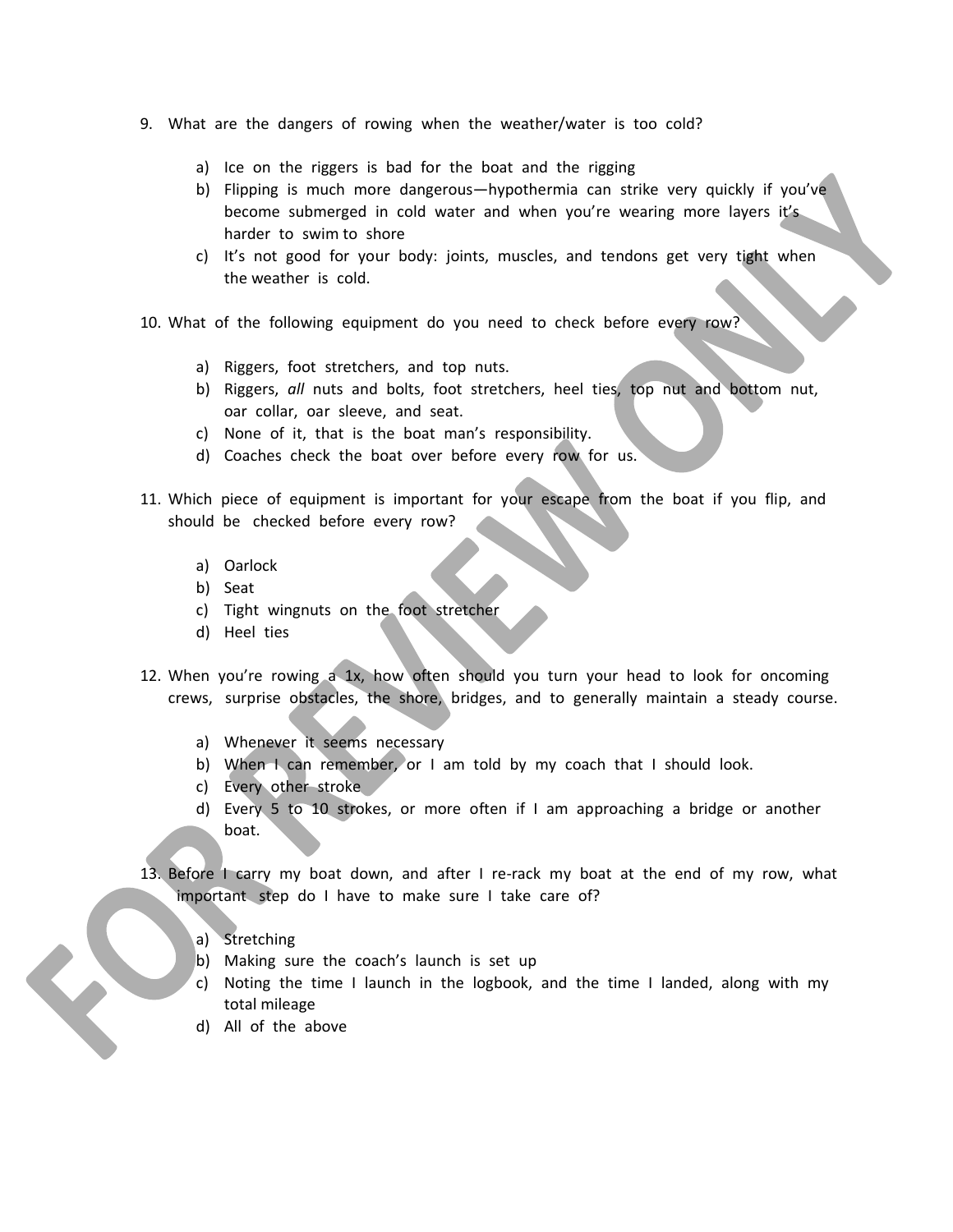14. Your shell flips. What should you do?

- a) Get back in.
- b) Use the shell as a paddle board and kick yourself to more shallow water.
- c) Have a buddy assist you in stabilizing the hull so you can climb in.
- d) Swim to shore and leave the boat where it capsized.
- e) Any of A, B, or C
- f) Either A or D

## **TRUE OR FALSE:**

- 1. You must have a functioning white stern light and red/green bow light on your boat when rowing before sunrise and after sunset.
	- a. True
	- b. False
- 2. When placing the boat in the water at the CRI dock, you should be sure to have the bow facing upstream.
	- a. True
	- b. False
- 3. On the Charles River, rowing shells always have the right of way over power boats.
	- a. True
	- b. False
- 4. Cotton makes a great fabric for rowing in cold weather.
	- a. True
	- b. False
- 5. Scullers who have passed their captain's test may take out a quad (4x) during logbook hours.
	- a. True
	- b. False
- 6. To prevent heat exhaustion: avoid rowing in the midday heat, drink fluids regularly, and try to take breaks in the shade.
	- a. True
	- b. False

## **WRITTEN SECTION:**

1. Describe the traffic pattern for rowers (sculling and sweep) between the Watertown Dam and the BU Bridge. Include what arches you should use on each bridge for both directions. Mention any seasonal exceptions.